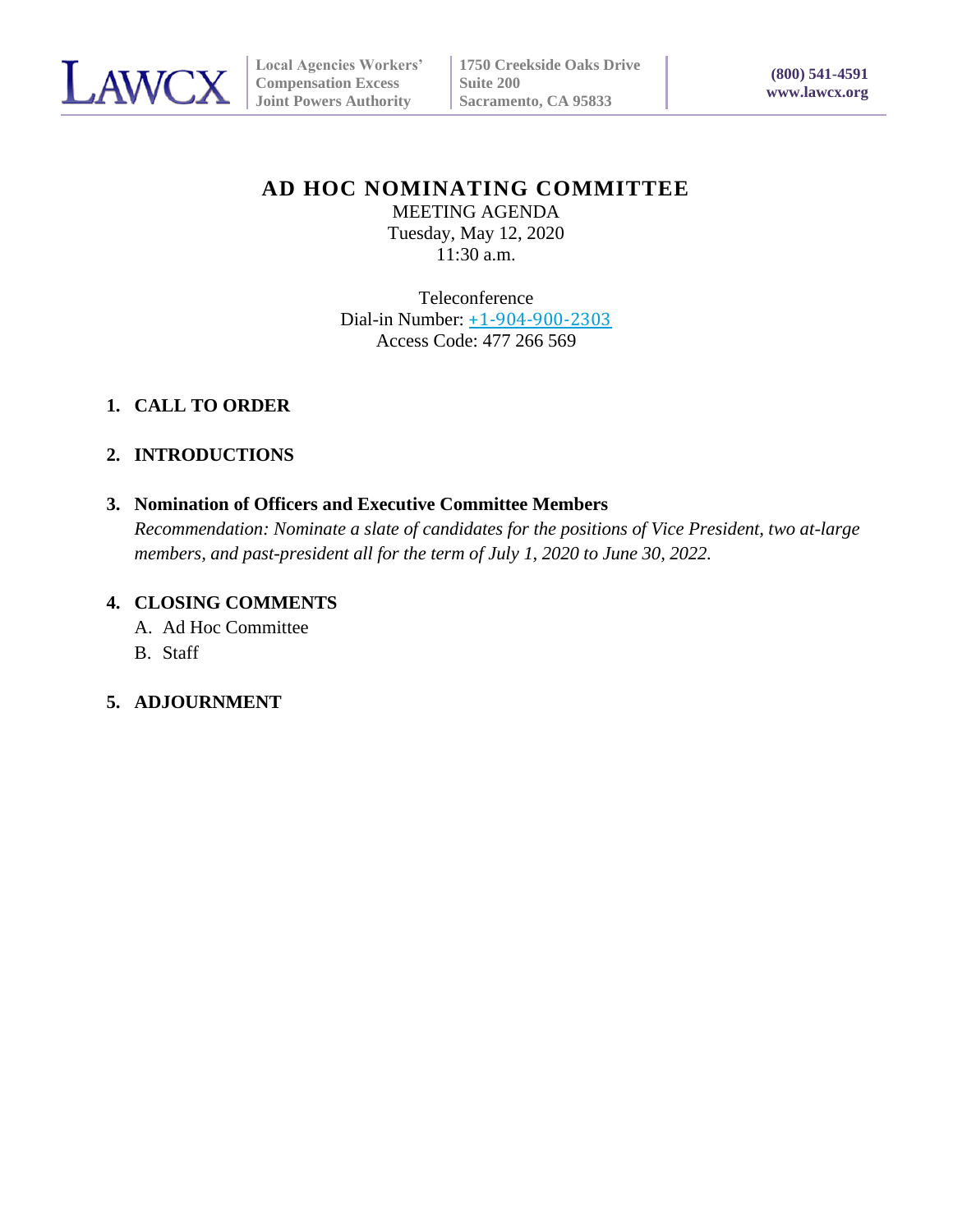# LAWCX

# Ad Hoc Nominating Committee May 12, 2020



# Subject: Nomination of Officers and Executive Committee Members

**Recommendation: Nominate a slate of candidates for the positions of Vice President, two at-large members, and past-president all for the term of July 1, 2020 to June 30, 2022** 

#### **Discussion:** Staff sent a solicitation email to the LAWCX Board representatives and alternates to fill the following three vacant positions effective July 1, 2020.

| Position        | Incumbent           | Member            |
|-----------------|---------------------|-------------------|
| Vice President  | Janet Hamilton      | City of Livermore |
| At-Large Member | Beverly Jensen      | City of Lodi      |
| At-Large Member | Lori Shively        | City of Clovis    |
| Past President* | Rosa Kindred-Winzer | City of Merced    |

\* Rosa Winzer's position became vacant upon her retirement on May 1, 2020

Staff was notified by Beverly Jensen, City of Lodi, of her interest in serving an additional term, but no other responses were received. Therefore, staff will seek input from the Committee on potential candidates for the open positions.

Attachments: Roster of Board and Alternate Representatives

**Prepared by:** Jim Elledge, Executive Director